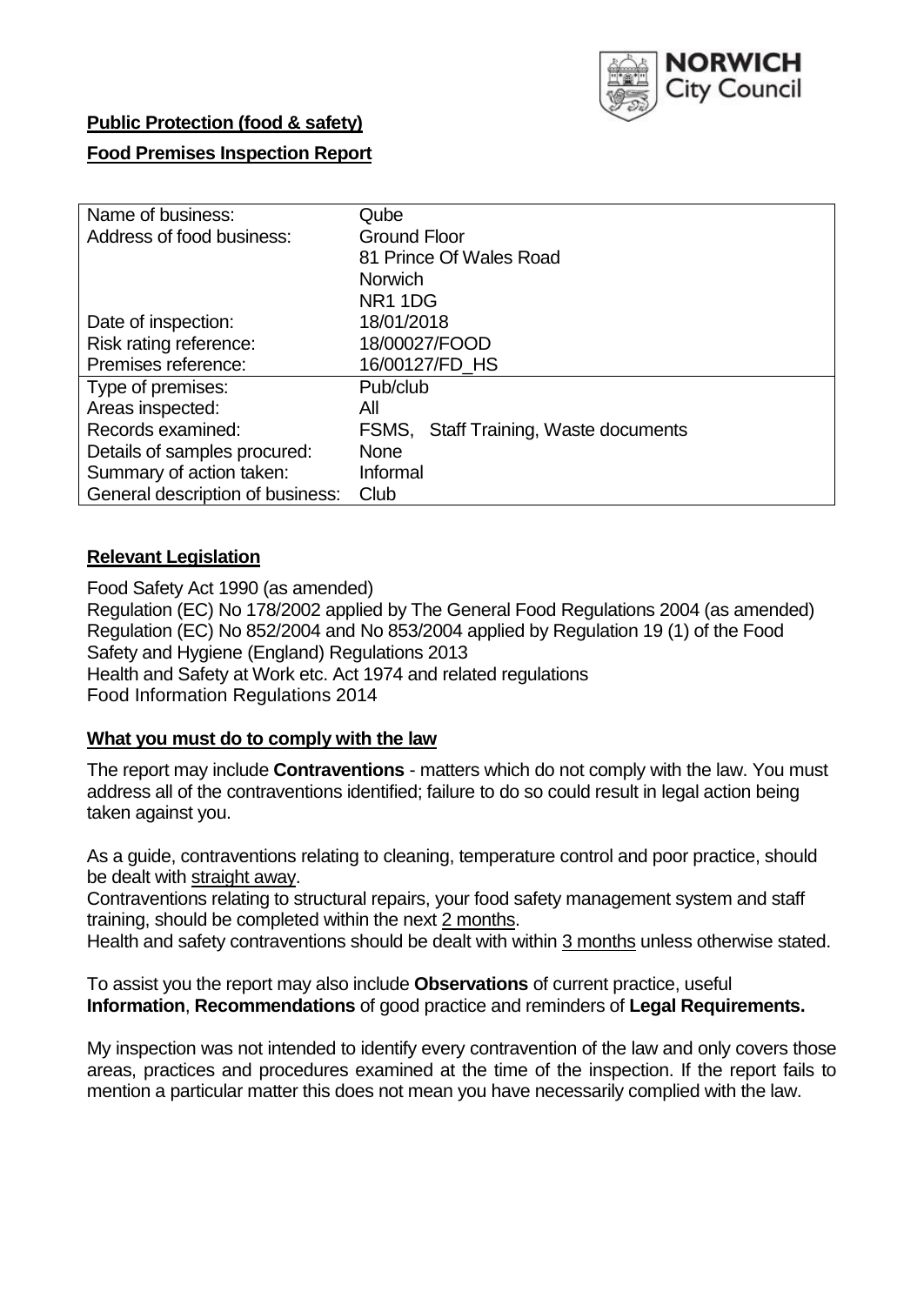# **FOOD SAFETY**

### **How we calculate your Food Hygiene Rating:**

The food safety section has been divided into the three areas which you are scored against for the hygiene rating: 1. food hygiene and safety procedures, 2. structural requirements and 3. confidence in management/control procedures. Each section begins with a summary of what was observed and the score you have been given. Details of how these scores combine to produce your overall food hygiene rating are shown in the table.

| <b>Compliance Area</b>                     |          |                  |           | <b>You Score</b> |               |    |           |    |                |  |
|--------------------------------------------|----------|------------------|-----------|------------------|---------------|----|-----------|----|----------------|--|
| Food Hygiene and Safety                    |          |                  |           | 0                | 5             | 10 | 15        | 20 | 25             |  |
| <b>Structure and Cleaning</b>              |          |                  | $\Omega$  | 5                | 10            | 15 | 20        | 25 |                |  |
| Confidence in management & control systems |          |                  | 0         | 5                | 10            | 15 | 20        | 30 |                |  |
|                                            |          |                  |           |                  |               |    |           |    |                |  |
| <b>Your Total score</b>                    | $0 - 15$ | 20               | $25 - 30$ |                  | $35 - 40$     |    | $45 - 50$ |    | > 50           |  |
| <b>Your Worst score</b>                    | 5        | 10 <sup>10</sup> | 10        |                  | 15            |    | 20        |    | $\blacksquare$ |  |
|                                            |          |                  |           |                  |               |    |           |    |                |  |
| <b>Your Rating is</b>                      | 5        | 4                | 3         |                  | $\mathcal{P}$ |    |           |    | $\overline{0}$ |  |

Your Food Hygiene Rating is 5 - a very good standard



# **1. Food Hygiene and Safety**

Food hygiene standards are high. You demonstrated a very good standard of compliance with legal requirements. You have safe food handling practices and procedures and all the necessary control measures to prevent cross-contamination are in place. Some minor contraventions require your attention. **(Score 5)**

### Contamination risks

**Observation** Contamination risks were controlled.

#### Hand-washing

**Observation** Hand washing was managed well and wash-hand basins were well stocked with hand cleaning material.

#### Personal Hygiene

**Observation** I was pleased to see that standards of personal hygiene were high.

#### Temperature Control

**Information** No food served or prepared, purchase bagged ice, pre-sliced lemons/limes.